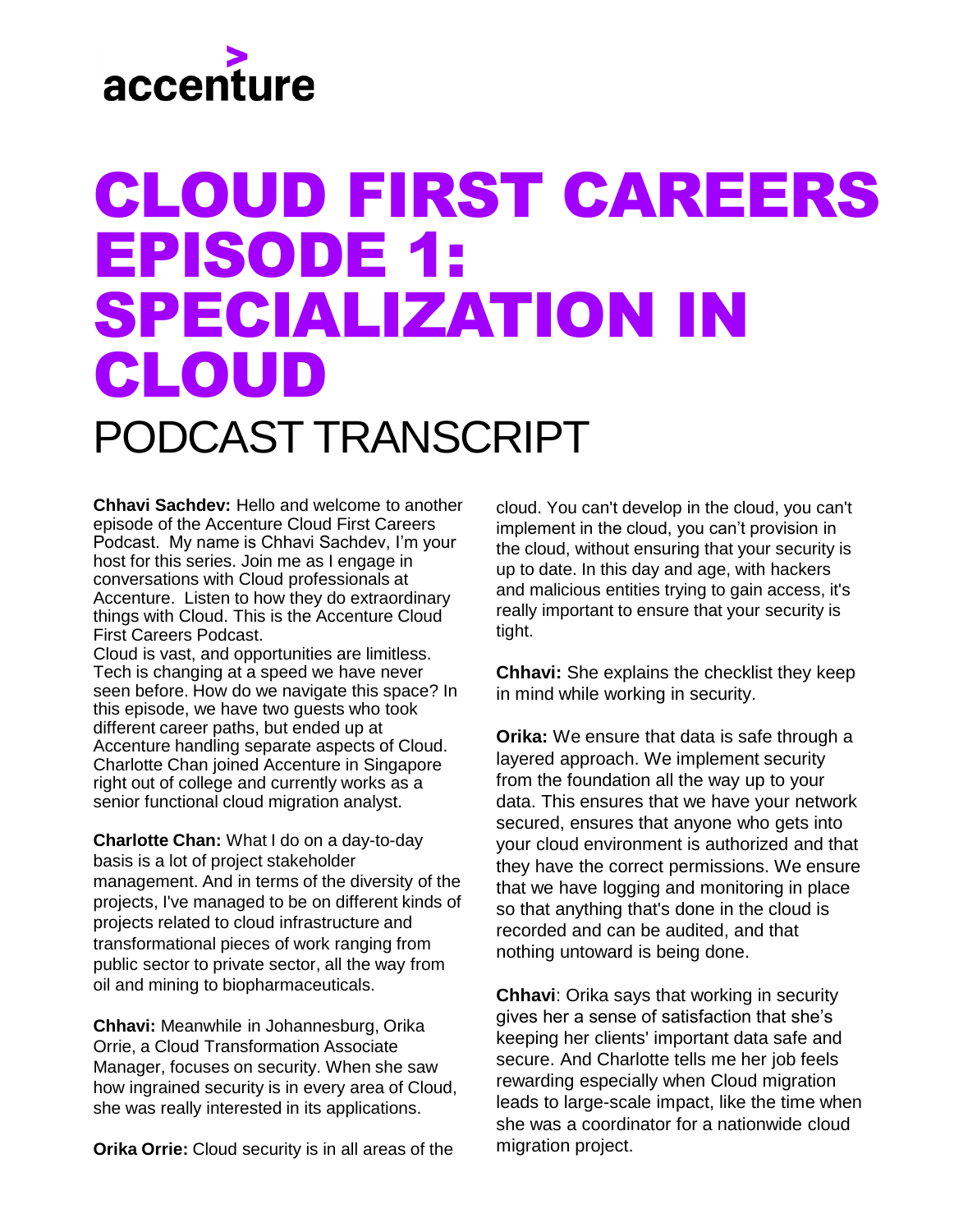## accenture

**Charlotte:** This cloud migration involves migration of almost terabytes of data in a time constrained timeline, and it was highly critical because of this end user application where you provide the municipality as well as citizens with 24/7 access to municipalities services. If we were to look at a layer deeper in terms of transformational impact that my work has brought to the clients access secure cloud technology strategy in order to optimize their business outcomes. When we're deploying such a cloud migration solution, there is a double helix effect in the way that there is both added value to both shareholder and stakeholder sites. I was helping to migrate terabytes of data across from an old cloud to a new, more secure cloud that could serve the nation.

**Chhavi:** At this point you might be wondering how you can get started on your own cloud career journey. Orika gives advice on the best approach to getting into Cloud security.

**Orika:** If someone's looking into getting into Cloud Security, don't be scared by the fact that it's broad and multifaceted. With cloud security, you would need to know to implement your security properly. For example, if you're setting up your VPN from a client to AWS, and it's a specific VPN, you would need to know how to set up your security correctly so that data travels where it should, and access is granted only where it should be. You'd need to be able to set up your identity provider according to what the client needs your permission boundaries, so that permissions are correct. You would also need to ensure that your security groups and your network access controllers are correct. Security is in all facets. So even if you want to ensure that you have a broad knowledge of security and are able to implement it in your specific area, go for it and always ensure that your systems are secure.

**Chhavi:** Orika talks about how Accenture has

played an important role in helping her excel at Cloud Security.

**Orika:** Accenture helped me in my cloud security journey by allowing me access firstly to a Cloud Guru, which is a tool which helps study for the AWS certifications. And then once I had my certifications, Accenture really helped me by putting me on projects, which was specific to security, as they knew this was my interest. Once I got into security, and I started working in the field, I've met colleagues from all over the world, America, UK, India, and these colleagues are amazing. They keep you up to date, they have a Team's channel, which has new information about security and the security world. If there's a blog, which has something which affects the way we've been doing security, we meet up and we discuss it, and we have assets to develop, which then improve our security posture within Accenture.

**Chhavi:** Apart from security, there are also other areas to explore in Cloud, as Charlotte explains.

**Charlotte:** There are just so many different types of roles ranging from functional ones like mine, to technical ones. So they could be in various other departments such as service management, as well as digital workspace as well as more towards the infrastructure and engineering angle, whereby that will be much more technical, whereby you're looking at architectures helping the clients understand a little bit more of reforming the IT processes.

What really struck a chord in me is how companies managed to transform the IT landscape with cloud for the better. And not only value adds the company's stakeholders, but it helps the companies focus on trying to provide better outcomes, more equitable, where positive outcomes for both the employees as well as the society.